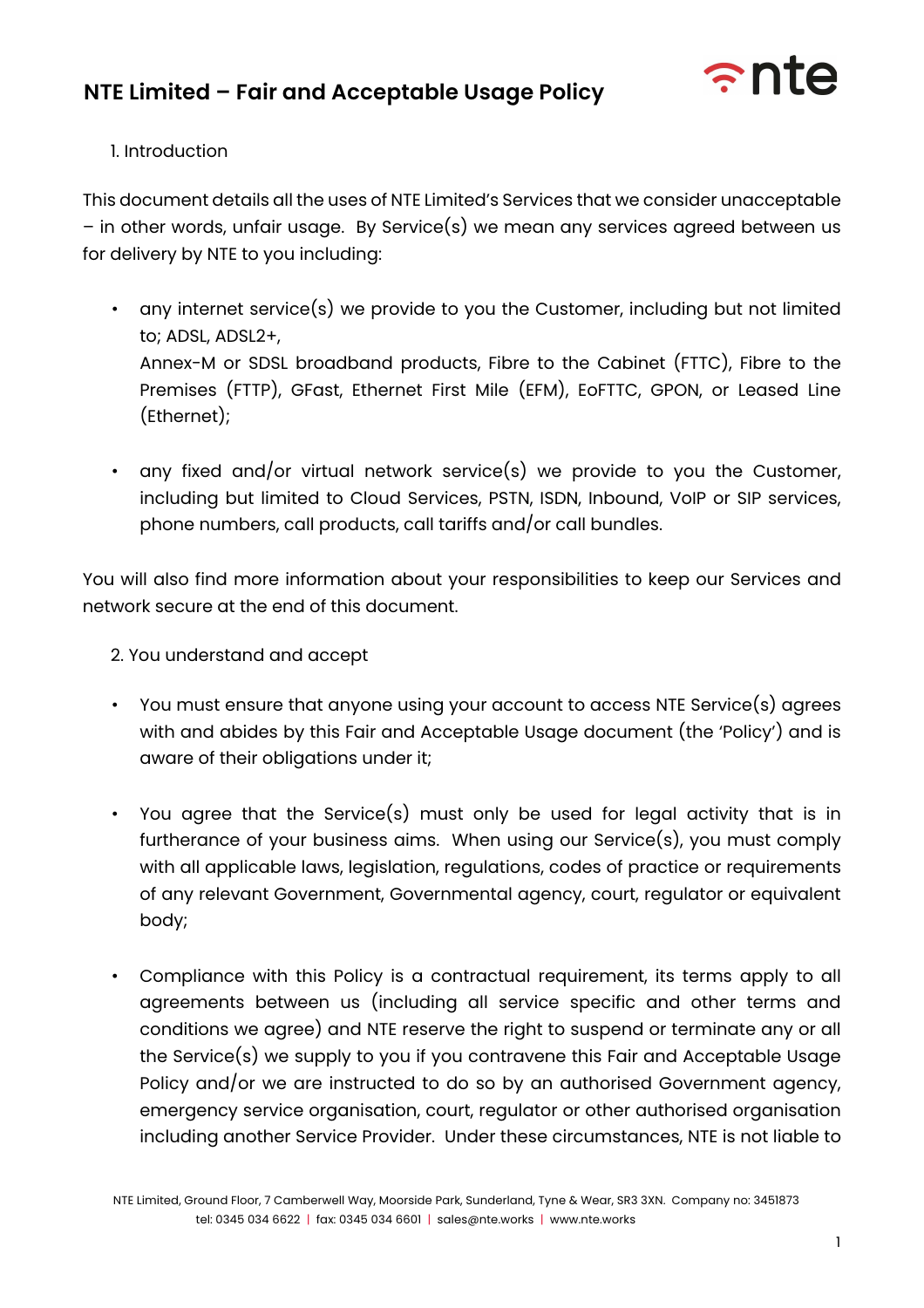

pay you compensation and you may be charged for any reasonable costs and expenses we incur in suspending the Service(s) including any third-party cancellation fees;

- You agree to indemnify NTE against all losses, liabilities, costs (including legal costs) and expenses which NTE may incur as a result of any third-party claims against NTE arising from, or in connection with your misuse of the Service(s) or breach of this Policy;
- The Service(s) provided by NTE were not designed for the Customer's individual requirements, and it is up to the Customer to decide if the Service(s) provided by NTE are of satisfactory quality and fit for the purpose for which they are used. NTE gives no warranty or guarantee that the Service(s) are satisfactory or suitable for the Customer's purposes;
- NTE cannot provide a fault free or uninterrupted service and gives no warranty that its network or Service(s) shall be continuous or will be free from faults, defects or errors. NTE will, however, take steps to ensure its network and Service(s) are reasonably fault, defect and error free, and that service is reasonably available subject to routine and emergency maintenance outages and outages outside NTE's reasonable control.
- 3. Unacceptable Use

Our Service(s) may not be used:

- For accessing, retrieving, creating, displaying, transmitting, storing or otherwise treating (other than for properly supervised and lawful research purposes) images, text, data or other material capable of being resolved into such images, text, data, material, or sounds (including voice traffic) which is obscene, indecent, abusive, menacing or offensive or otherwise exceeds the bounds of generally accepted standards of good taste and ethics;
- For creating, transmitting or storing material that is designed or likely to cause annoyance, inconvenience or needless anxiety;
- For creating, making or attempting to create or make, false, nuisance or hoax calls to emergency services or any other person;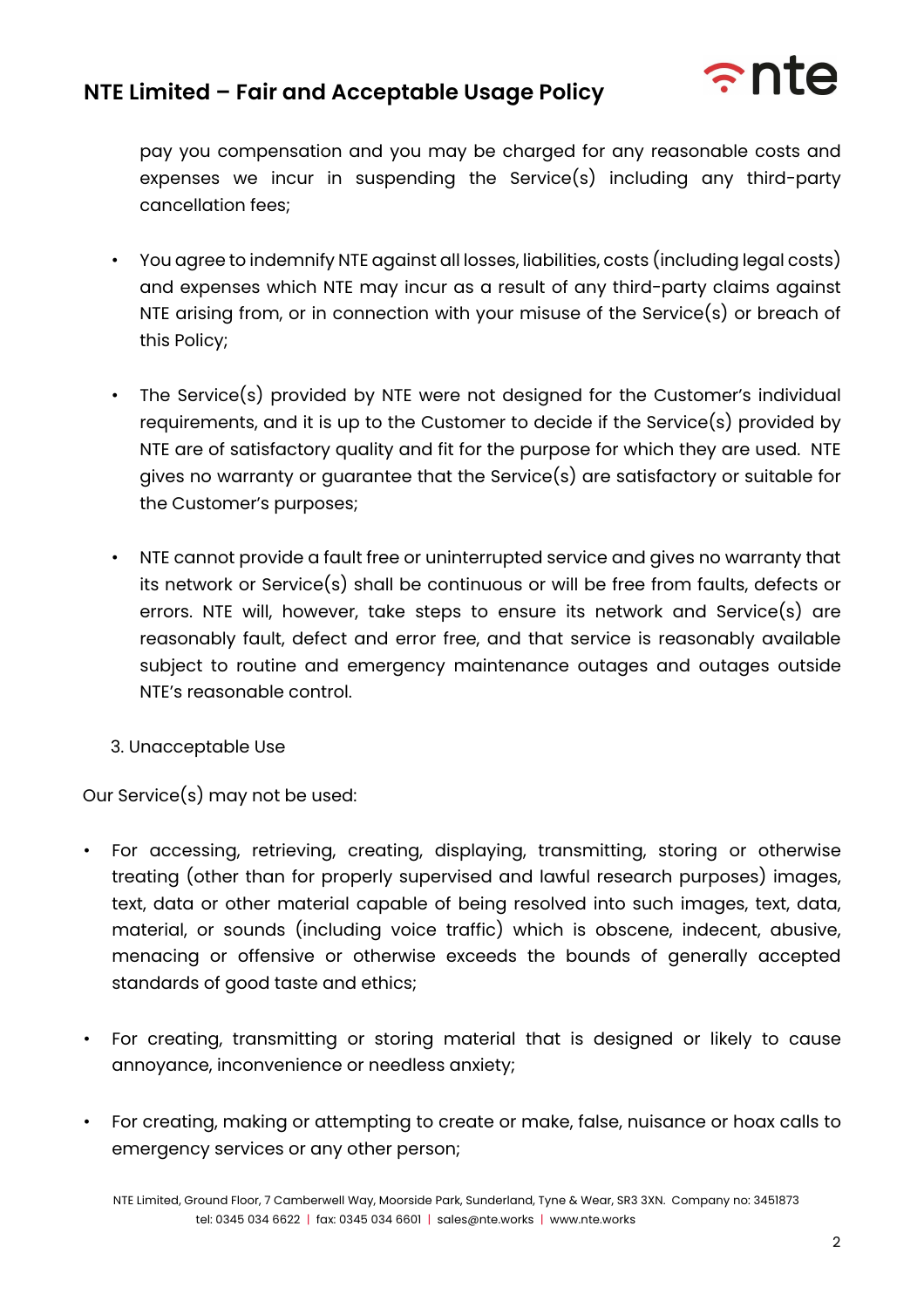

- For transmitting or attempting to transmit any material in violation of export control legislation or regulation;
- For creating, transmitting or storing defamatory, slanderous or libelous material;
- For transmitting, using, making available, copying, broadcasting, storing or publishing in whatever form any data, information, material or statement which infringes the intellectual property rights of any person or legal entity;
- For transmitting unsolicited commercial or advertising material in breach of the UK or EU General Data Protection Regulation, the Data Protection Act 2018, the Privacy and Electronic Communications (EC Directive) Regulations 2003 (as any of the foregoing may be amended or replaced) or of any other applicable legislation and regulation dealing with electronic privacy and marketing;
- For attempting or establishing unauthorised access to or facilitating a breach in the security devices of machines resources or networks, or interfering with service to any user, host or network (referred to as "Denial of Service" or "DOS" attacks), network scan or other possible hacking activities without the prior consent of the owner of that machine, resource or network. For the avoidance of doubt, written permission must be obtained from NTE for any 'port scanning' activity and subject always to performance of permitted scans at the scheduled date and time agreed by NTE. NTE will require a copy of the written consent received from the target of the port scan authorising the activity. NTE reserve the right to refuse any port scanning activity;
- For deliberate activities with any of the following characteristics: corrupting, destroying or adversely affecting availability of other users' data; corrupting, destroying or adversely affecting availability or functioning of other users' systems or equipment, violating the privacy of other users; and other misuse of our systems or networks, such as for the introduction of "viruses", malware or harmful code, scripts or routines of any nature whatsoever;
- In any instance where your use is likely to cause damage or injury to person, property or business may occur if any error occurs, and you assume all risk for such use and will indemnify NTE in respect of all losses, costs, expenses and damages it may incur; or
- In any way that, in our reasonable opinion, is likely to affect the quality of any Service(s) we supply to you or to others.

NTE Limited, Ground Floor, 7 Camberwell Way, Moorside Park, Sunderland, Tyne & Wear, SR3 3XN. Company no: 3451873 tel: 0345 034 6622 | fax: 0345 034 6601 | sales@nte.works | www.nte.works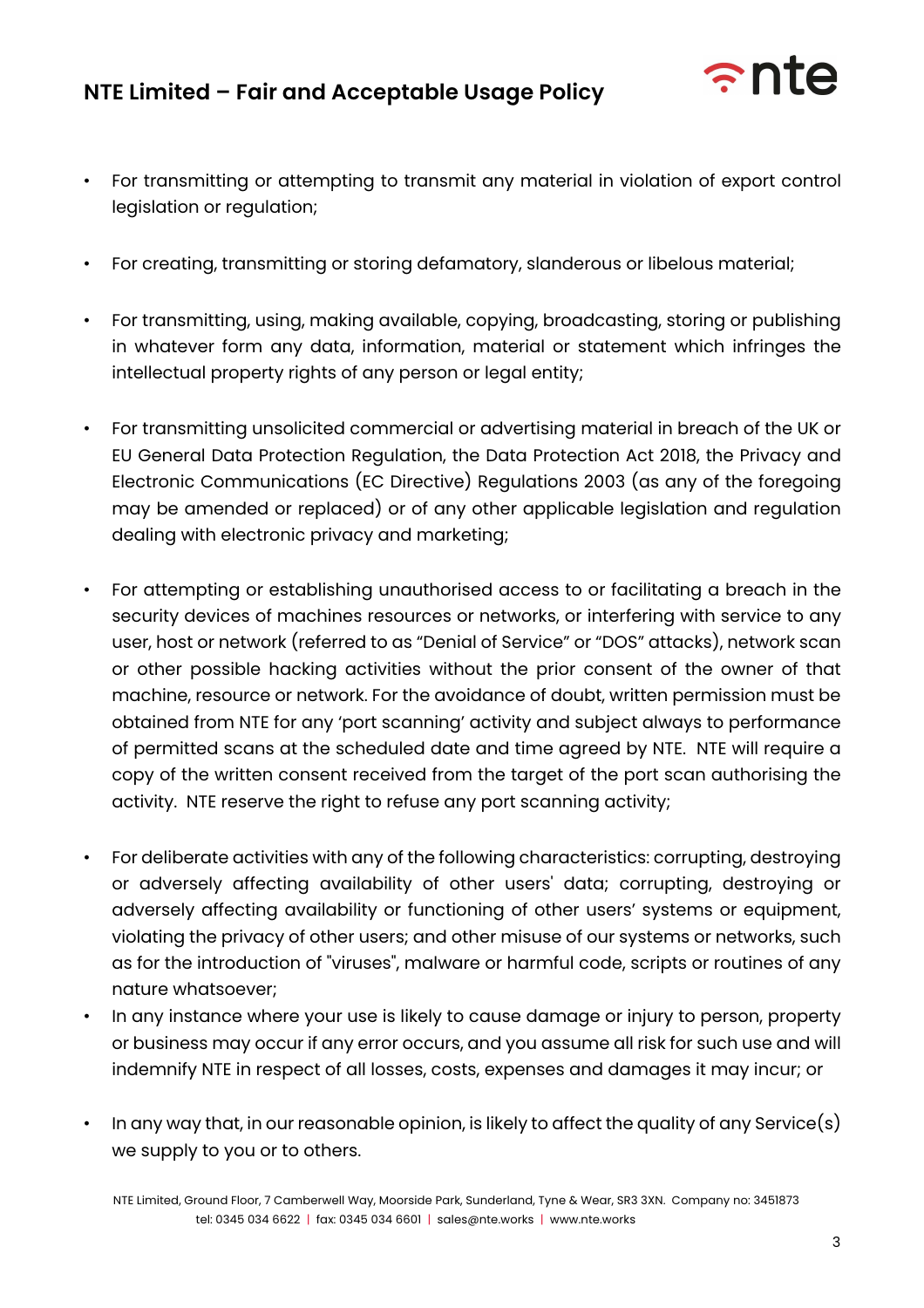

- For granting access to your NTE Service(s) to others not residing at or located at the premises at which these Service(s) are provided. For the avoidance of doubt, NTE prohibits Customers from sharing log-on details.
- For circumventing the user authentication or security process of a host or network.
- For configuring your PC as an open relay system.
- For sending data via the internet which has forged addresses, or which is deliberately constructed to adversely affect remote machines.
- Any use which would contravene the Computer Misuse Act 1990 (as amended or updated) or any equivalent or similar legislation.
- Where our Service(s) are used to access another network, any abuse of the acceptable use policy of that network will also be regarded as unacceptable use of our Service(s).
- 4 Responsibility for Content
- Only you control the content you upload or download using the NTE Service(s). NTE are unable to exercise control over the content of information passing across our network, and accordingly we cannot take responsibility for material created on, or available through our Service(s), unless it appears on our own site.
- We are not responsible for the content of websites linked to our own site. Such links are provided as navigational tools only.
- We do not monitor other sites, but when it is brought to our attention that sites on our network may be operating in breach of this policy or any law, we reserve the right to monitor and take action against these sites, in which case we will co-operate fully with any relevant authority in bringing the misuse to an end. You will immediately remove any material that we feel contravenes this Policy or our Terms and Conditions upon being asked to do so, if you fail to do so we reserve the right to remove and permanently dispose of such content. We and our third-party suppliers exclude liability of any kind for the transmission or reception of infringing information of whatever nature.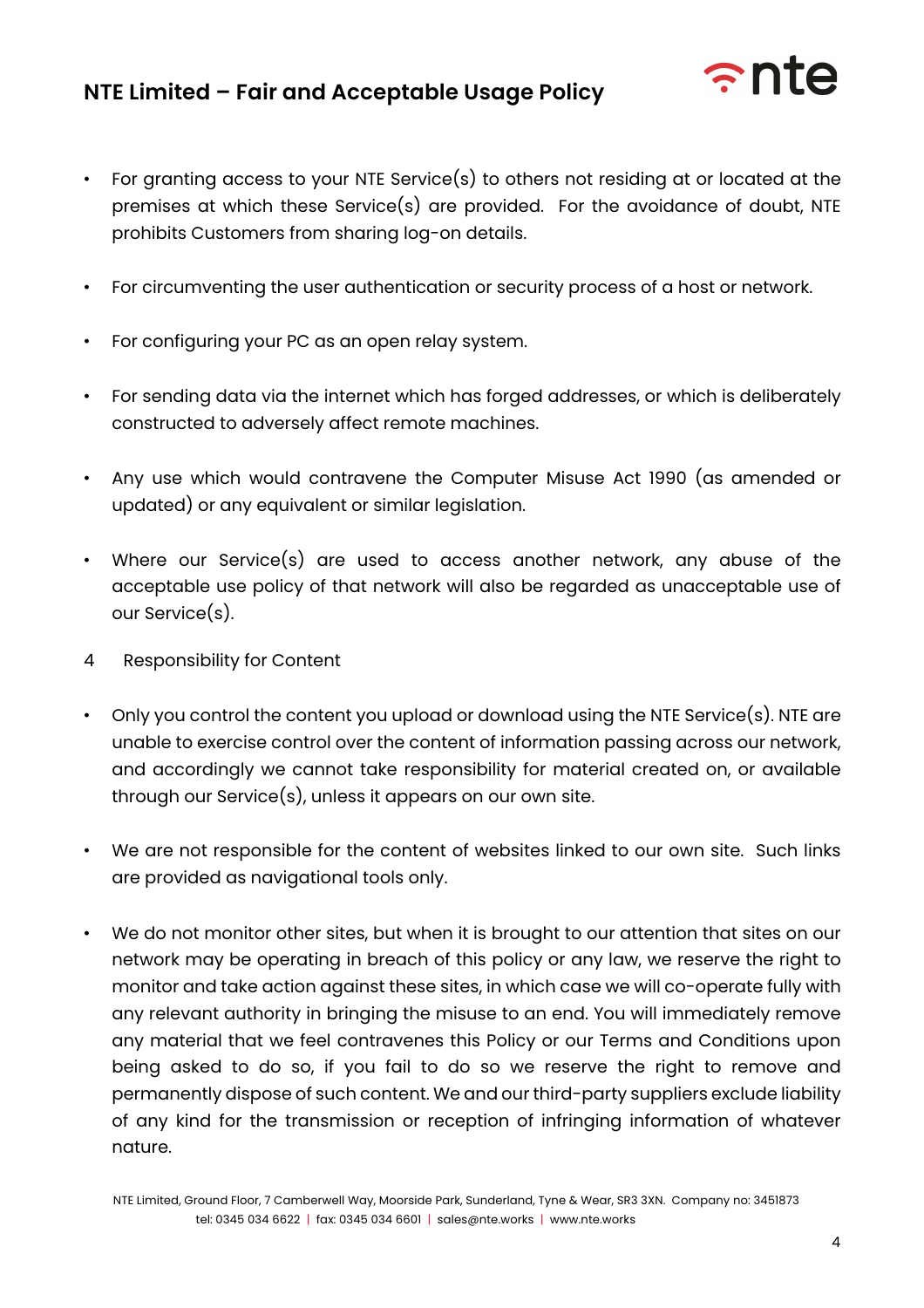

- You may not use any Service to send any offensive, indecent or harassing message to another user of the internet including any message which is offensive to people on the grounds of but not limited to gender, race, colour or religion.
- You may not use any Service to send messages for the purpose of fraud and/or with the intention of committing a criminal offence.
- You must not gain or attempt to gain unauthorised access to any computer systems for any purpose, including accessing the internet. As well as being in breach of your contract for the service, such hacking or attempted hacking is a criminal offence.
- You must ensure that your use of mailboxes does not adversely affect the proper functioning of our network and /or Service(s) including where mailboxes receive large volumes of undeliverable mail and/or have forwarders set to other mailboxes where mail cannot be delivered or have forwarders or autoresponders that generate circular loops.
- You will not use the Service(s) to facilitate, publish send or cause to be sent or forwarded:
	- a) either large numbers and/or large messages, or a message irrespective of size at such frequency that it causes the recipient annoyance, and/or causes the recipient's mailbox to become unable to cope with the volume of email traffic directed at it and disables said mailbox.
	- b) chain letters, unsolicited commercial or Bulk Email or any other form of email or Usenet "abuse". This applies to material which originates on your system as well as third party material which passes through your system. NTE reserves the right to block any emails that have the characteristics of Spam. Any spamming activity may result in suspension or termination of your service at NTE's option and sole discretion; or
	- c) Knowingly or negligently transmitting or uploading any electronic material (including, without limit, files that contain viruses, corrupted files, or any other similar software or programs) which is known or likely to cause, interrupt, damage, destroy or limit the functionality of any computer software, hardware or telecommunications equipment owned by NTE or any other Internet user or person.

NTE Limited, Ground Floor, 7 Camberwell Way, Moorside Park, Sunderland, Tyne & Wear, SR3 3XN. Company no: 3451873 tel: 0345 034 6622 | fax: 0345 034 6601 | sales@nte.works | www.nte.works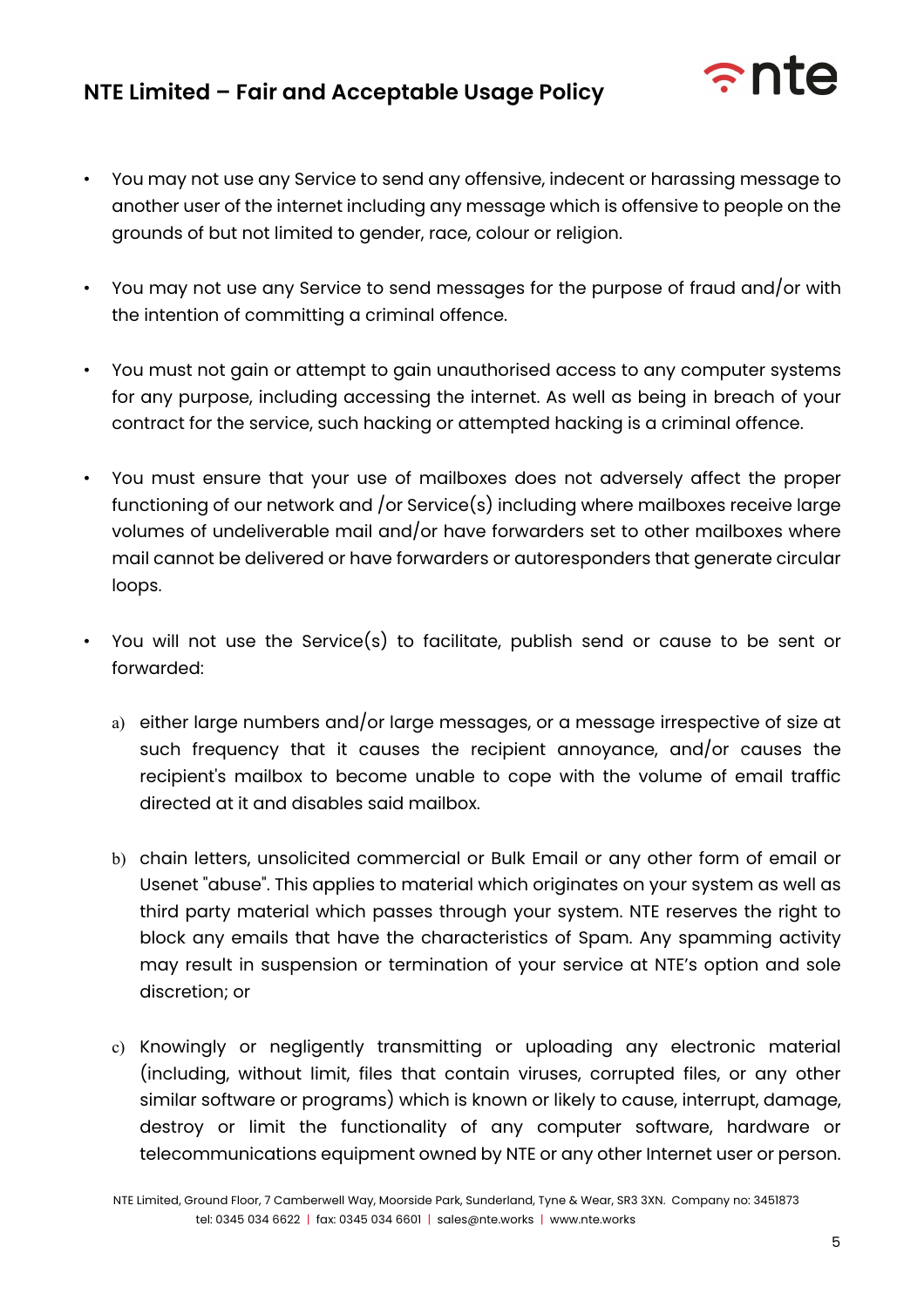

- Monitoring or recording the actions of any person entitled to be in your home or business premises without their knowledge or any person or thing outside of your home or premises including, without limitation, any public highway or roadway or another person's home or business premises.
- Collecting, streaming, distributing or accessing any material that you know, or reasonably should know, cannot be legally collected, streamed, distributed or accessed.
- You must not, by using the service, possess or transmit illegal material. You should be aware that as the internet is a global network, some activities/material which may be legal in the UK, may be illegal elsewhere in the world and vice versa. When you visit a website, a copy of the visited pages is stored on your PC in the web browsers' cache files. Storage of illegal material in this way may well be a criminal offence, as well as contravening this Policy. If you are in any doubt as to the legality of anything, don't do it and take independent legal advice before proceeding.
- You will not create or produce a header or document that shows any message as originating from anywhere other than its true point of origin, or that causes replies to any message to be directed to a machine to which you neither have a right nor permission to cause replies to be directed.
- You will not use your own personal or corporate website to publish or distribute spamming software, lists of personal or corporate email addresses (except where each and every addressee has given their express permission) or any personal data, except where such data is in strict accordance with the Data Protection Legislation, and all other applicable regulation and legislation.
- You will not use unsolicited email messages or cause such to be used in order to draw attention to, promote, or otherwise advertise your website.
- We may suspend one or more of your Service(s) if it is the repeated target of a Denial of Service/DoS attack or similar attack. The provisions of this clause will be enforced whether it is a direct or indirect result of your actions or even if not resulting from any action by you. If you receive three or more attacks against a product or service, then it may be necessary on occasion to terminate your Service(s) with us.

NTE Limited, Ground Floor, 7 Camberwell Way, Moorside Park, Sunderland, Tyne & Wear, SR3 3XN. Company no: 3451873 tel: 0345 034 6622 | fax: 0345 034 6601 | sales@nte.works | www.nte.works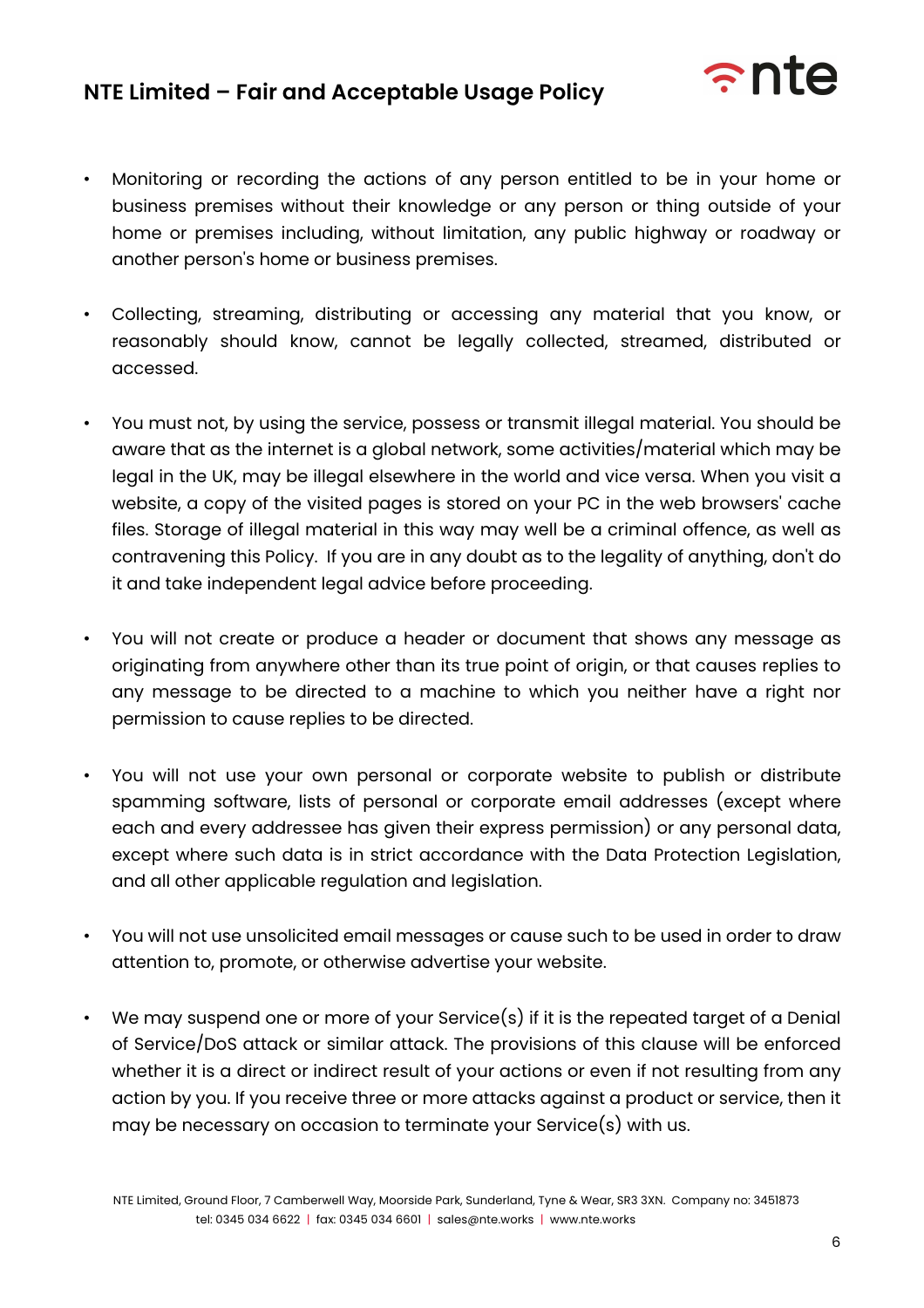

#### 5 Fair Usage Limits

You agree to be bound by our fair usage limits for the Service(s). We reserve the right to suspend or terminate any or all the Service(s) we supply to you if you contravene the fair use limits shown below.

#### Fair usage limits – call plans

NTE provide a mix of capped call plans (where we charge for the excess calls made above the agreed number of minutes) as well as unlimited call plans. For those Customers with unlimited call plans, if during any monthly billing period you exceed 5,000 landline minutes and/or 3000 UK mobile minutes usage per site we may suspend your service and offer you an alternative call plan applicable to your usage. If having offered, you an alternative you do not agree to move to the new call plan we reserve the right to terminate your service immediately. Termination charges apply. The use of automatic diallers is not permitted and NTE reserve the right to terminate your call plan and return your business to standard call rates should they be used.

#### Fair usage limits – broadband service(s)

NTE is committed to providing users with high quality data services suitable for business use. We manage and monitor bandwidth very carefully. As with all broadband offerings the available bandwidth is contended across all users. If a group of users uses a disproportionally large amount of bandwidth (i.e. through download or transfer) then this may negatively impact the available bandwidth for the rest of the users, potentially degrading the service for all users and drive up the cost of delivering the services to the aggregated base.

NTE provide a mix of capped broadband services (where we charge for the excess data used above the capped rate) as well as unlimited or un-metered broadband services (where we do not charge for the total data transferred) it is therefore important that all Customers use these services fairly.

Please read and understand your obligations relating to the use of your broadband service.

• Broadband products with a data usage cap On broadband products marked with a defined usage allowance or 'cap', usage charges will apply per gigabit over the allowance limit at the prevailing chargeable rate. For each 1GB or part thereof, used over the cap, the charge will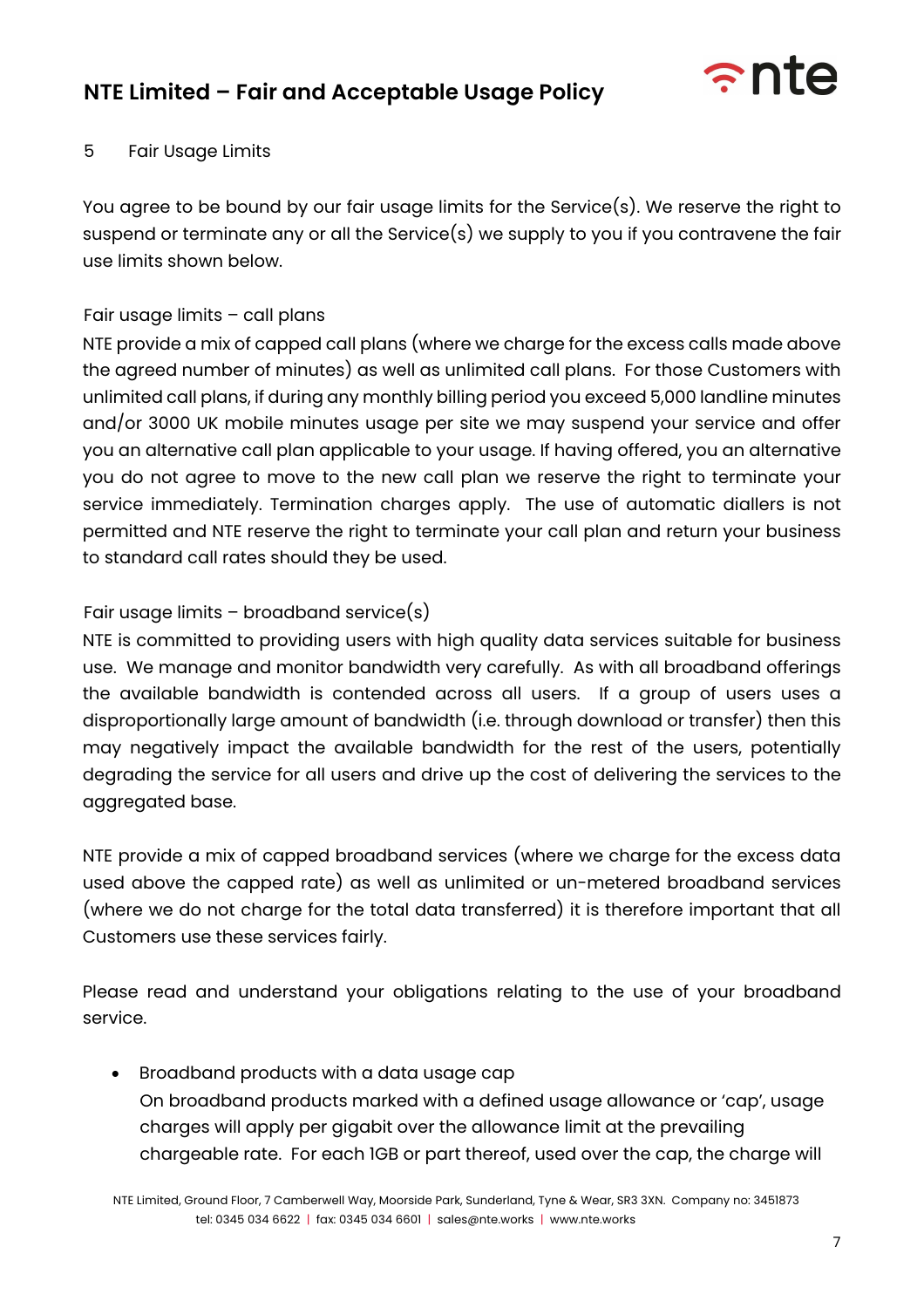

be £0.50p per GB. Part GB usage will be rounded up to the next full GB for the purposes of calculating the charge. NTE will measure data usage at the end of each calendar month and if data usage has exceeded any specified cap, usage charges will be calculated and applied in the next Customer bill.

Any Customer using more than twice their allowable monthly data allowance will be contacted by phone and/or email and advised of their usage. If their average daily usage does not drop to acceptable usage levels within 3 working days, their service will be restricted. Restriction will be lifted when the Customer confirms, in writing, their intent to adhere to this policy.

If you persistently download more than the agreed cap rate, we reserve the right to move you on to a more suitable package. You will have to pay the increased package price and will not be able to move back to a product with a lower capped rate. Your service may be restricted while we migrate you to a more suitable product.

- Unlimited Broadband Products Unlimited Broadband products which have no allowance are governed by the fair usage limits below unless this is expressly communicated at the point of sale.
	- NTE Unlimited Broadband services are not expected to transfer more than 200GB of data during a calendar month.
	- NTE Unlimited Fibre and NTE Unlimited Full Fibre broadband services are not expected to transfer more than 500GB of data during a calendar month.

Any Customer with an unlimited broadband product who uses more than 100% of their fair usage limit within the calendar month will be contacted by phone and/or email and advised of their usage. If their average daily usage does not drop to acceptable usage levels within 3 working days, their service will be restricted. Restriction will be lifted when the Customer confirms, in writing, their intent to adhere to this policy. NTE reserve the right to terminate a Customer's account after three infringements of the fair usage limit.

6. Your security responsibilities: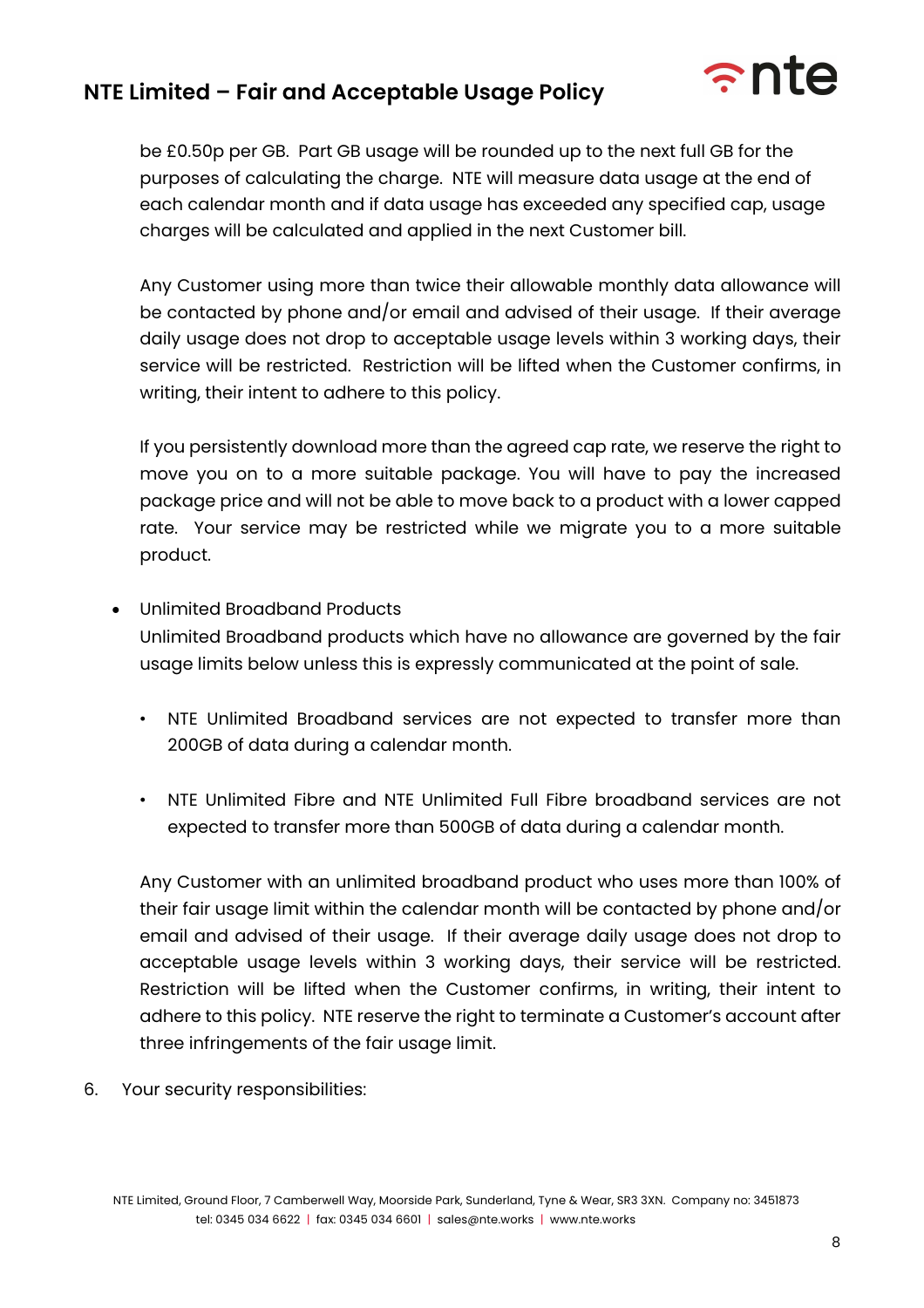

### • Usernames and/or passwords

NTE may provide you with an initial username and password. It is your responsibility to ensure that you change such password to one with adequate complexity and security. At all times you are responsible for ensuring that your usernames and passwords remain confidential, so that the network cannot be used by any unauthorised person. The usernames and/or passwords referred to include, but are not limited to, those controlling access to (a) any hardware systems or networks; (b) any software or applications; or (c) any other services accessed by you in the use of any of the above.

You shall not disclose any username or password to any third-party or use the same for any purpose connected with the improper use of the network including accessing or attempting to access other parts of the Service(s) for which you do not have access rights.

You are responsible for taking all steps necessary to prevent a third-party obtaining access to the network, including using adequate cybersecurity measures, regular password changes and choosing passwords of adequate complexity. You must immediately advise us if you become aware of any violation or suspected violation of these Security provisions.

- Sharing logon details NTE prohibits Customers from sharing details.
- Setting up your mail server

If you choose to run an SMTP mail server on a private network on your premises you must ensure it is configured correctly, so as only to accept mail from your private domain. As NTE do not block any ports it is vital that you configure your network securely, you are fully responsible for security in your own network and failure to secure it properly will result in your disconnection from NTE Service(s).

**Externally accessible services** 

You are responsible for securing the external access to services located on your private network. These may include web and database servers which can be particularly vulnerable without proper configuration. We would strongly recommend that any services that are externally accessible are regularly security checked to ensure vulnerabilities are kept to a minimum.

NTE Limited, Ground Floor, 7 Camberwell Way, Moorside Park, Sunderland, Tyne & Wear, SR3 3XN. Company no: 3451873 tel: 0345 034 6622 | fax: 0345 034 6601 | sales@nte.works | www.nte.works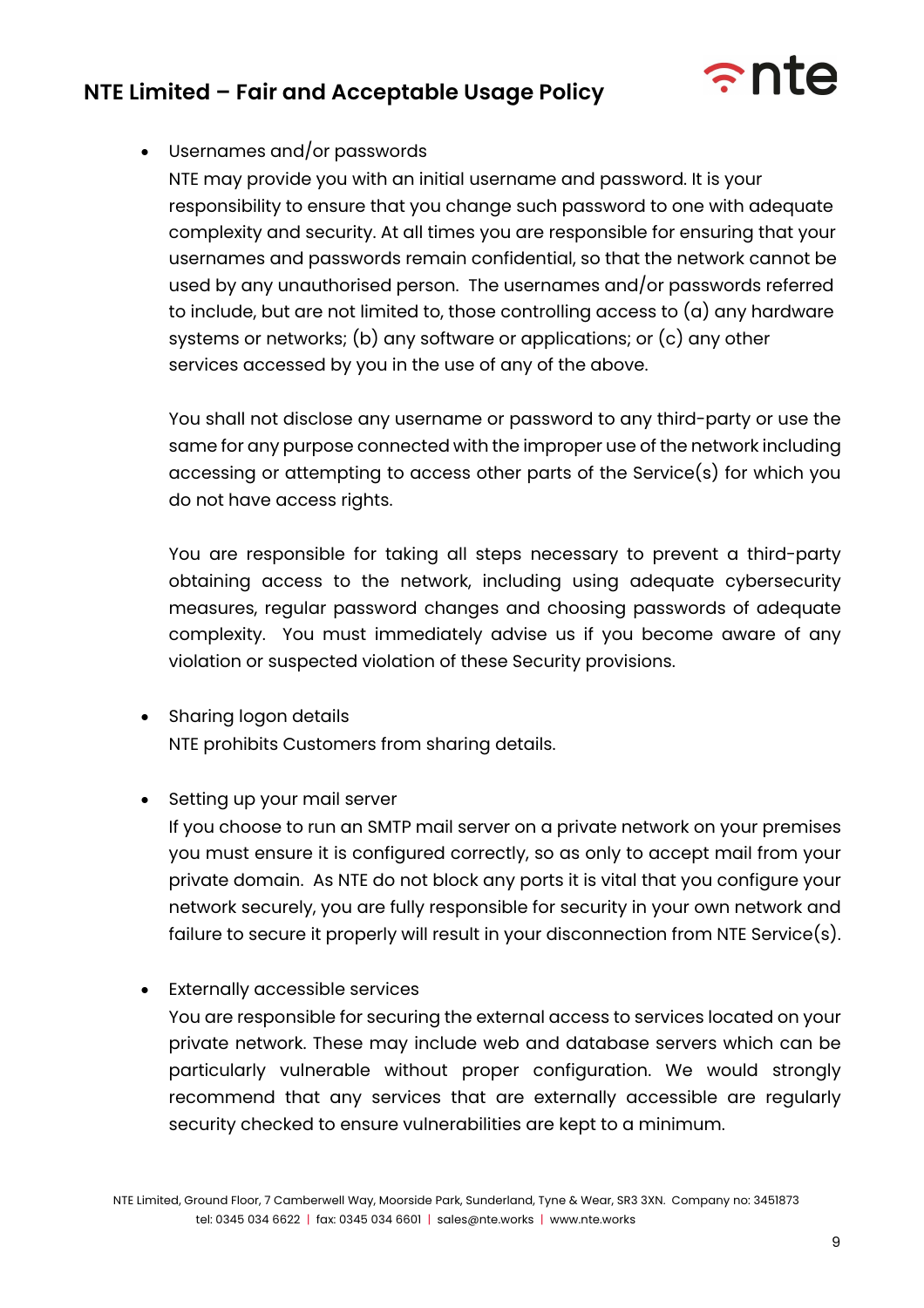

• Internet connection sharing

If you share the resources of your internet connection over a private network on your premises, you must make sure that your network is secure and that any internet connection sharing software that you are using does not permit access from outside your network. This is especially important if running an "Open Proxy Server". This is because an "Open Proxy Server" will allow other users of the internet to exploit your internet connection and use it as if it were their own. For example, an external user could access your local network or send unsolicited e-mail(s) that would appear to come from you.

• Equipment security

You are responsible for ensuring that any physical and/or virtual equipment connected to NTE Service(s) is secure, so that the network cannot be used by any unauthorised person. If you have not done so we would strongly recommend that you seek professional advice and request a security audit and update from your equipment supplier or maintainer. Phone systems or PBX can be particularly vulnerable to dial through fraud, for more information see https://www.getsafeonline.org/businesses/dial-through-fraud/.

7 Unauthorised use of your account

You agree that you are responsible for all uses made of the Service(s) through your account (whether authorised or unauthorised) and for any breach of this Policy whether an unacceptable use occurs or is attempted, whether you knew, did not know or should have known about it; whether or not you carried out or attempted the unacceptable use alone, contributed to or acted with others; or allowed any unacceptable use to occur by omission. You agree that NTE is not responsible for any usage of your Service(s). Although the Internet is designed to appeal to a broad audience, it's your responsibility to determine whether any of the content accessed via NTE's Internet service is appropriate for you and others in your household or office to view or use.

You accept and acknowledge that the Service(s) are not guaranteed to be secure. Security of equipment and access to your Service(s) is your responsibility. While NTE will always make best efforts to detect any fraudulent activity quickly, NTE do not accept responsibility for any losses which your business might incur as a result of unauthorised use of your Service(s).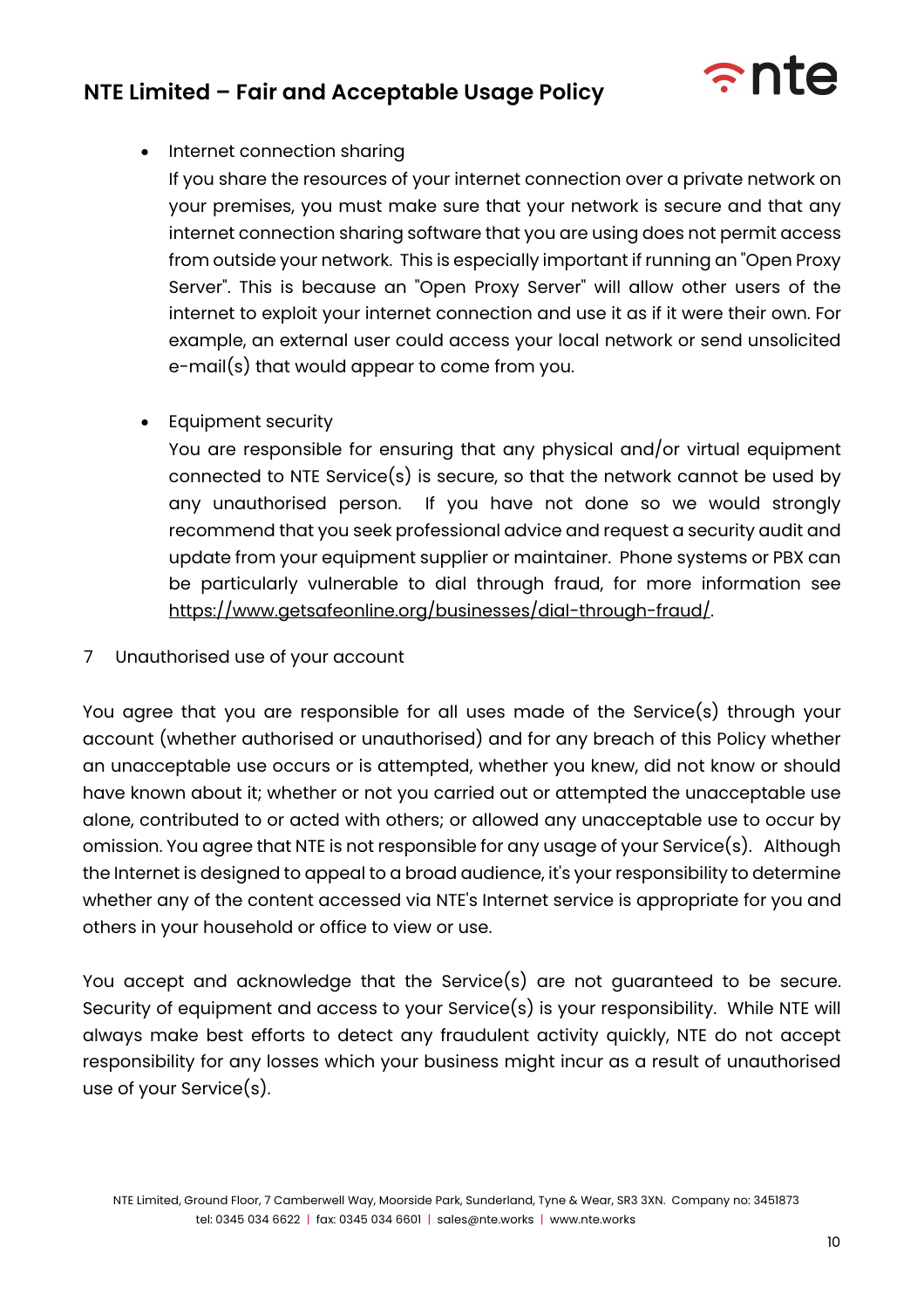

#### 8 Avoiding abuse

Taking the following steps should help you to protect yourself from becoming a victim of abuse and fraud while connected to the Service(s). For more information about Internet fraud see www.actionfraud.police.uk.

- Ensure that you are running a good quality virus detection application. Most of these applications can detect hackers as well as viruses. Hackers are people who try to hack into your computer to either cause mischief or find your passwords and usernames. If you keep sensitive information on your computer, it is worth using encryption software to protect it, and ensuring it is regularly backed up.
- While connected, do not publicise your IP address. This is the unique ID that your ISP allocates you while you are connected to the internet. This is especially important if you are using applications such as CHAT, IRC (internet relay chat) or video conferencing using a directory service.
- Most people spend their online time finding internet software applications to run while online. Be careful what you install. Before installing software of unknown origin, ask yourself whether you trust the writer/source. Most computer viruses and malware are installed unknowingly while installing shareware or freeware applications that are supposedly designed to make your life easier. If in doubt, don't do it.
- Ensure that any equipment connected to NTE Service(s) is secure. Request a security audit/update from your equipment supplier or maintainer and implement all recommendations.
- 9 What happens if the Policy is breached?

If any use of these Service(s) constitutes a breach of this Policy, NTE may, at its option and discretion, either give the Customer notice to stop the unacceptable use(s) or terminate that Customer's Service(s) (with or without notice as NTE considers appropriate).

10 Service restoration

A suspended account may be restored at NTE's discretion, upon receipt of a written undertaking by the abuser not to commit any future abuse. All cases are however